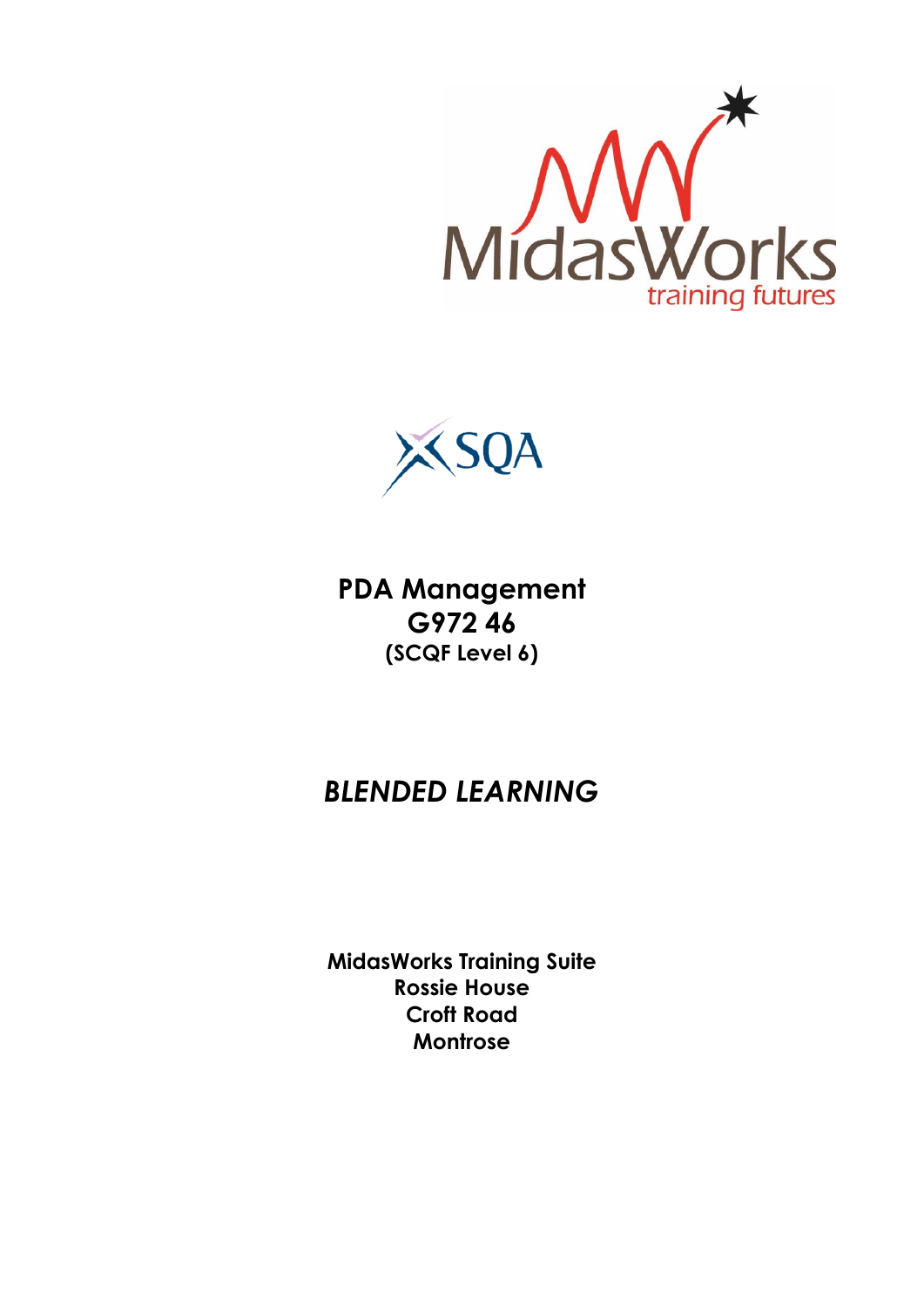

## **About MidasWorks:**

MidasWorks is a training development business which has been formed by Mina Welsh and Dawn Hayes. Between them, Mina and Dawn have 40 years experience of delivering a range of business courses in educational and commercial environments.

The MidasWorks team care about your staff and have a passion for developing people in a relaxed yet professional environment. Your organisational aspirations are our organisational aspirations and together we will ensure that our training content meet the needs of your organisation and delivers results. At MidasWorks our focus is on training futures - your organisation's future and your people's futures.

> "Having watched and analysed how the information was delivered and discussed between staff, I was motivated by Mina's delivery techniques relaxed, non-judgemental and encouraging."

"As a Training Manager myself, I would recommend Dawn to any prospective employer as a first class Trainer."

#### **PDA in Management at SCQF Level 6 (G972 46)**

Welcome to the PDA in Management at SCQF Level 6, which offers you the opportunity to develop knowledge and understanding of fundamental principles of management and to apply them in a context relevant to you. It will be suitable for you if you are currently in a management position or if you hope to take up a managerial post in the future. You can also undertake this award if you are not currently in work but would like to develop fundamental management skills eg to help you return to the workplace.

The benefits of the award are that it will give you the basic tools that you need to function effectively in the managerial roles you will be expected to fulfil. It is a practical award and, wherever possible, learning and assessment will be based on your own experience either as a manager or of being managed.

The PDA in Management at SCQF Level 6 is a qualification in its own right but it will also help you to progress to further management awards such as HNC Management.

The award consists of two mandatory Units and you must successfully complete both of them to achieve the PDA in Management at SCQF Level 6:

Managing Self and Resources (F3XP 33) Working in a Team (F3XR 33)

It is a practical award and you will be required to provide evidence to show that you can contribute to the managing of a task and working in a team.